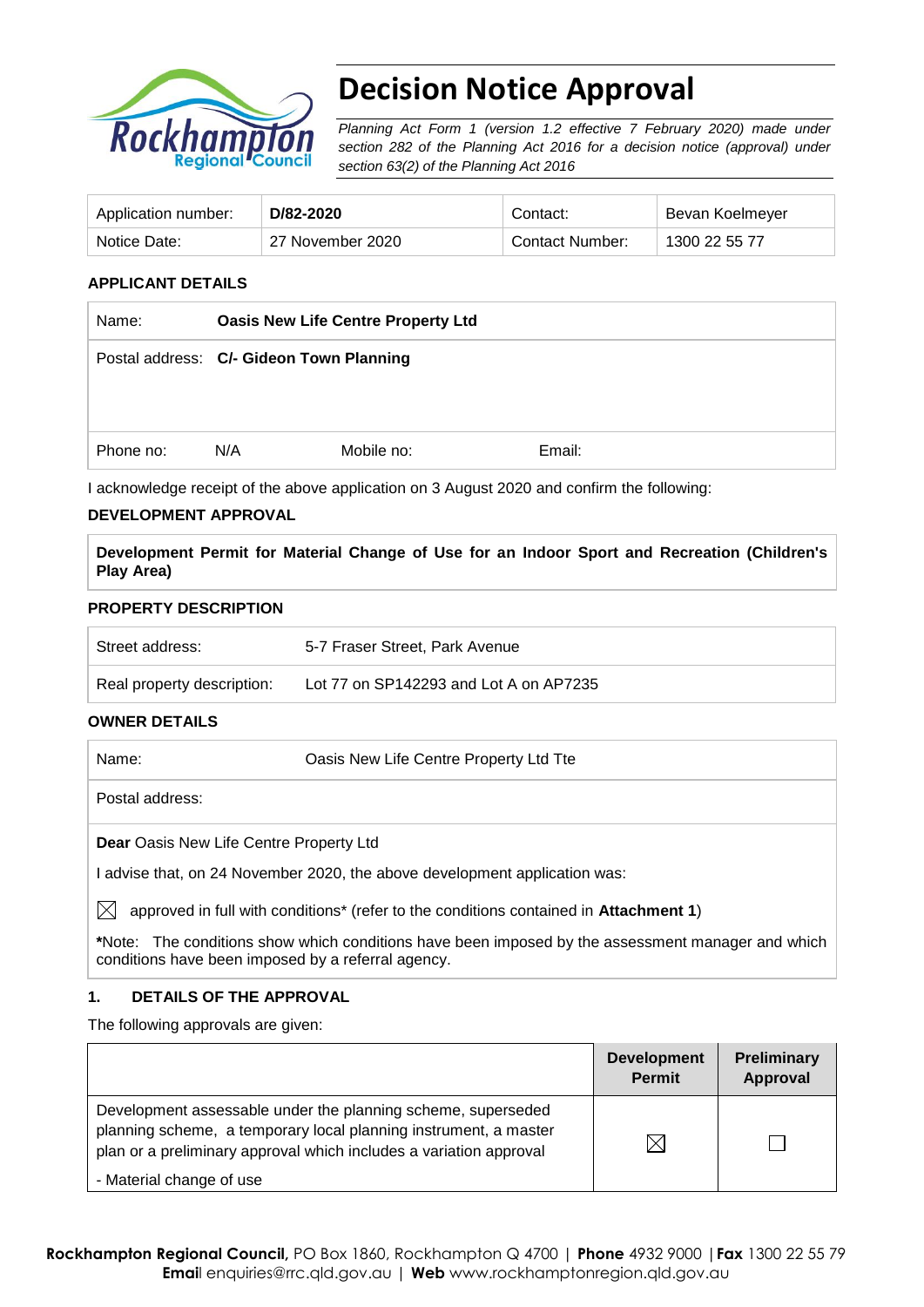# **2. CONDITIONS**

This approval is subject to the conditions in Attachment 1.

# **3. FURTHER DEVELOPMENT PERMITS REQUIRED NIL**

## **4. SUBMISSIONS NIL**

# **5. REFERRAL AGENCIES**

The following Referral Agencies were activated by this application.

| For an application involving<br>6.                                                                                                                                                                                                                                                                                                                                                                                                                                      | Name of<br>agency                                                                                                                                                                        | Role of<br><b>Agency</b> | <b>Contact Details</b>                                                                                                                                                                                                                                                      |  |  |
|-------------------------------------------------------------------------------------------------------------------------------------------------------------------------------------------------------------------------------------------------------------------------------------------------------------------------------------------------------------------------------------------------------------------------------------------------------------------------|------------------------------------------------------------------------------------------------------------------------------------------------------------------------------------------|--------------------------|-----------------------------------------------------------------------------------------------------------------------------------------------------------------------------------------------------------------------------------------------------------------------------|--|--|
| Schedule 10, Part 9, Division 4, Subdivision 2, Table 4 – Material change of use of premises near a State<br>transport corridor or that is a future State transport corridor                                                                                                                                                                                                                                                                                            |                                                                                                                                                                                          |                          |                                                                                                                                                                                                                                                                             |  |  |
| Development application for a material<br>change of use, other than an excluded<br>material change of use, that is assessable<br>development under a local categorising<br>instrument, if all or part of the premises-<br>(a) are within 25m of a State transport<br>corridor; or<br>(b) are a future State transport corridor; or<br>$(c)$ are-<br>(i) adjacent to a road that intersects with a<br>State-controlled road; and<br>(ii) within 100m of the intersection | The chief<br>executive of<br>the<br>department in<br>which the<br>Planning<br>Act 2016 is<br>administered:<br>Department of<br><b>State</b><br>Development,<br>Tourism and<br>Innovation | Concurrence              | <u>In person:</u><br>Level 2, 209 Bolsover<br>Street, Rockhampton<br>City<br>Online lodgement using<br>MyDAS2:<br>https://prod2.dev-<br>assess.qld.gov.au/suite/<br>Email:<br>RockhamptonSARA@ds<br>dmip.qld.gov.au<br>Postal:<br><b>PO Box 113</b><br>Rockhampton Qld 4700 |  |  |

# **7. THE APPROVED PLANS**

**The approved development must be completed and maintained generally in accordance with the approved drawings and documents:**

| <b>Drawing/report title</b>                          | <b>Prepared</b><br>by | Date         | Reference number | <b>Revision</b> |
|------------------------------------------------------|-----------------------|--------------|------------------|-----------------|
| Proposed Play Extension Site Plan                    | Unnamed               | October 2014 | AR.01            | P1              |
| Proposed Play Extension Floor Plan and<br>Elevations | Unnamed               | October 2014 | AR.02            | P1              |

## **8. CURRENCY PERIOD FOR THE APPROVAL (s.85 of the** *Planning Act***)**

The standard currency periods stated in section 85 of *Planning Act 2016* apply to each aspect of development in this approval, if not stated in the conditions of approval attached.

# **9. STATEMENT OF REASONS**

| <b>Description of the</b><br>development | The proposed development is for a Material Change of Use for Indoor Sport and<br>Recreation (Children's Play Area)                                                                                                                                                |  |  |
|------------------------------------------|-------------------------------------------------------------------------------------------------------------------------------------------------------------------------------------------------------------------------------------------------------------------|--|--|
| <b>Reasons for</b><br><b>Decision</b>    | The development is an appropriate non-residential use within the Low Density<br>a)<br>Residential Zone as it is determined to be small-in-scale and is not anticipated<br>to compromise the residential character or existing amenity of the surrounding<br>area: |  |  |
|                                          | Assessment of the development against the relevant zone purpose, planning<br>b)<br>scheme codes and planning scheme policies demonstrates that the proposed                                                                                                       |  |  |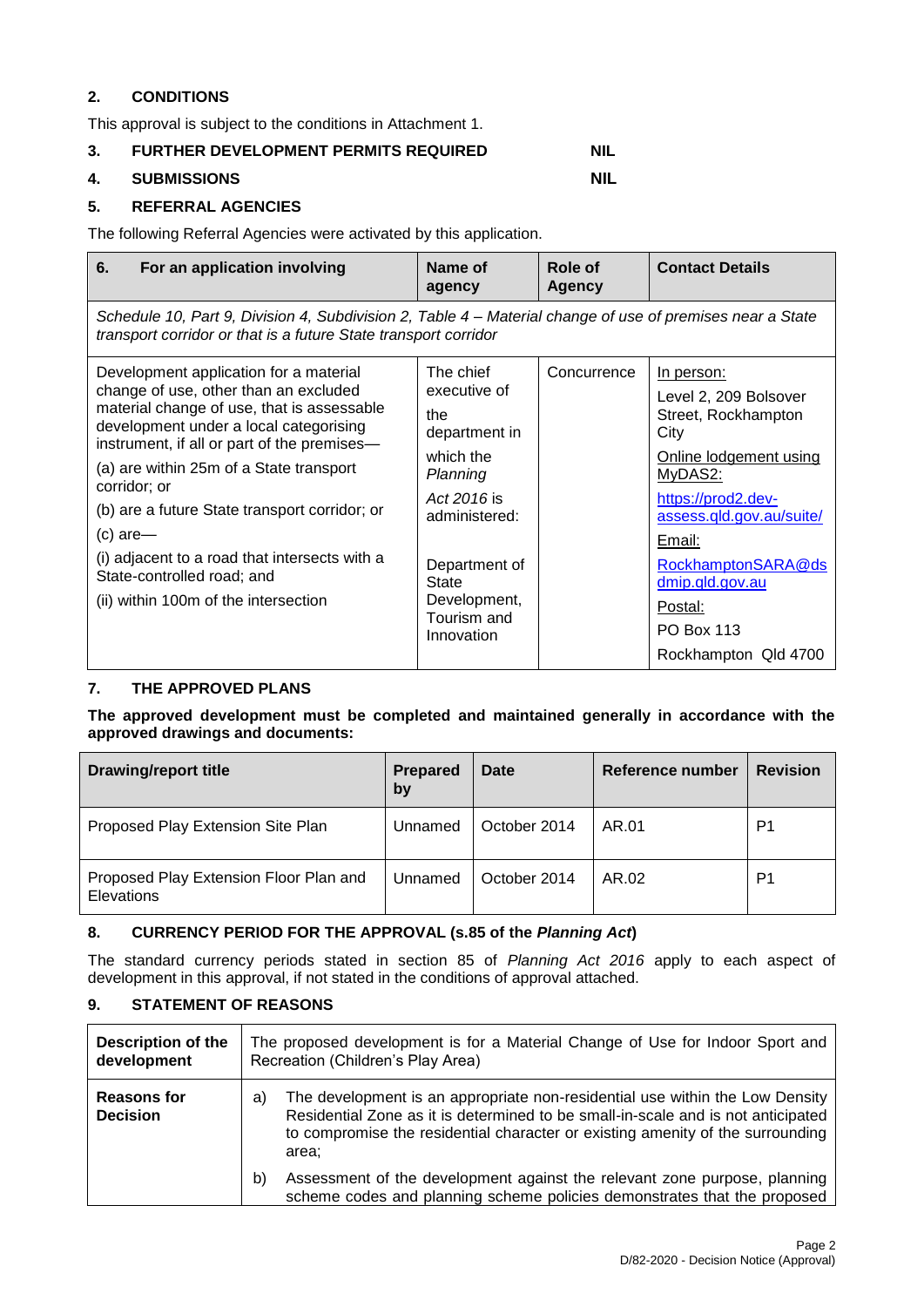|                                      |                                                                                                                                                       | development will not cause significant adverse impacts on the surrounding<br>natural environment, built environment and infrastructure, community facilities,<br>or local character and amenity; and                                                                                                                                                                                                                                                                                                                                                                                                                                                                                                                                                                                                                                                                            |  |
|--------------------------------------|-------------------------------------------------------------------------------------------------------------------------------------------------------|---------------------------------------------------------------------------------------------------------------------------------------------------------------------------------------------------------------------------------------------------------------------------------------------------------------------------------------------------------------------------------------------------------------------------------------------------------------------------------------------------------------------------------------------------------------------------------------------------------------------------------------------------------------------------------------------------------------------------------------------------------------------------------------------------------------------------------------------------------------------------------|--|
|                                      | C)<br>benchmarks.                                                                                                                                     | On balance, the application should be approved because the circumstances<br>favour Council exercising its discretion to approve the application even though<br>the development does not comply with an aspect of the assessment                                                                                                                                                                                                                                                                                                                                                                                                                                                                                                                                                                                                                                                 |  |
| Assessment<br><b>Benchmarks</b>      | benchmarks:                                                                                                                                           | The proposed development was assessed against the following assessment                                                                                                                                                                                                                                                                                                                                                                                                                                                                                                                                                                                                                                                                                                                                                                                                          |  |
|                                      |                                                                                                                                                       | Low Density Residential Zone Code;                                                                                                                                                                                                                                                                                                                                                                                                                                                                                                                                                                                                                                                                                                                                                                                                                                              |  |
|                                      | ٠                                                                                                                                                     | Acid Sulfate Soils Overlay Code;                                                                                                                                                                                                                                                                                                                                                                                                                                                                                                                                                                                                                                                                                                                                                                                                                                                |  |
|                                      | ٠                                                                                                                                                     | Airport Environs Overlay Code;                                                                                                                                                                                                                                                                                                                                                                                                                                                                                                                                                                                                                                                                                                                                                                                                                                                  |  |
|                                      |                                                                                                                                                       | <b>Biodiversity Areas Overlay Code;</b>                                                                                                                                                                                                                                                                                                                                                                                                                                                                                                                                                                                                                                                                                                                                                                                                                                         |  |
|                                      |                                                                                                                                                       | <b>Coastal Protection Overlay Code;</b>                                                                                                                                                                                                                                                                                                                                                                                                                                                                                                                                                                                                                                                                                                                                                                                                                                         |  |
|                                      | ٠                                                                                                                                                     | Flood Hazard Overlay Code;                                                                                                                                                                                                                                                                                                                                                                                                                                                                                                                                                                                                                                                                                                                                                                                                                                                      |  |
|                                      | ٠                                                                                                                                                     | Steep Land Overlay Code;                                                                                                                                                                                                                                                                                                                                                                                                                                                                                                                                                                                                                                                                                                                                                                                                                                                        |  |
|                                      | ٠                                                                                                                                                     | Access, Parking And Transport Code;                                                                                                                                                                                                                                                                                                                                                                                                                                                                                                                                                                                                                                                                                                                                                                                                                                             |  |
|                                      |                                                                                                                                                       | Filling and Excavation Code;                                                                                                                                                                                                                                                                                                                                                                                                                                                                                                                                                                                                                                                                                                                                                                                                                                                    |  |
|                                      |                                                                                                                                                       | Landscape Code;                                                                                                                                                                                                                                                                                                                                                                                                                                                                                                                                                                                                                                                                                                                                                                                                                                                                 |  |
|                                      | ٠                                                                                                                                                     | Stormwater Management Code; and                                                                                                                                                                                                                                                                                                                                                                                                                                                                                                                                                                                                                                                                                                                                                                                                                                                 |  |
|                                      |                                                                                                                                                       | Water and Sewer Code.                                                                                                                                                                                                                                                                                                                                                                                                                                                                                                                                                                                                                                                                                                                                                                                                                                                           |  |
|                                      |                                                                                                                                                       |                                                                                                                                                                                                                                                                                                                                                                                                                                                                                                                                                                                                                                                                                                                                                                                                                                                                                 |  |
|                                      | The development was assessed against all of the assessment benchmarks listed<br>above and complies with all of these with the exception listed below. |                                                                                                                                                                                                                                                                                                                                                                                                                                                                                                                                                                                                                                                                                                                                                                                                                                                                                 |  |
| <b>Compliance with</b><br>assessment |                                                                                                                                                       |                                                                                                                                                                                                                                                                                                                                                                                                                                                                                                                                                                                                                                                                                                                                                                                                                                                                                 |  |
| benchmarks                           | <b>Assessment</b><br><b>Benchmark</b>                                                                                                                 | Reasons for the approval despite non-compliance with<br>benchmark                                                                                                                                                                                                                                                                                                                                                                                                                                                                                                                                                                                                                                                                                                                                                                                                               |  |
|                                      | Low Density<br>Residential<br>Zone Code<br>(PO16 and<br>PO21)                                                                                         | <b>PO16</b> - The development is a small extension to the existing<br>building and will operate between the hours of 9.00am to 10.30pm<br>on all days. Use of the area at night is not anticipated to be<br>constant but will provide the applicant with flexibility to operate the<br>area concurrently with other activities occurring at the site, such<br>as the church and restaurant. The extension is located over 40<br>metres from the closest residential use and is located within an<br>enclosed area. The development will utilise the site's existing 44<br>car parking spaces and will gain access to Glenmore Road,<br>classed as a higher order road in Council's road hierarchy.<br>Therefore, the development is considered small in scale and is not<br>anticipated to compromise the residential character or existing<br>amenity of the surrounding area. |  |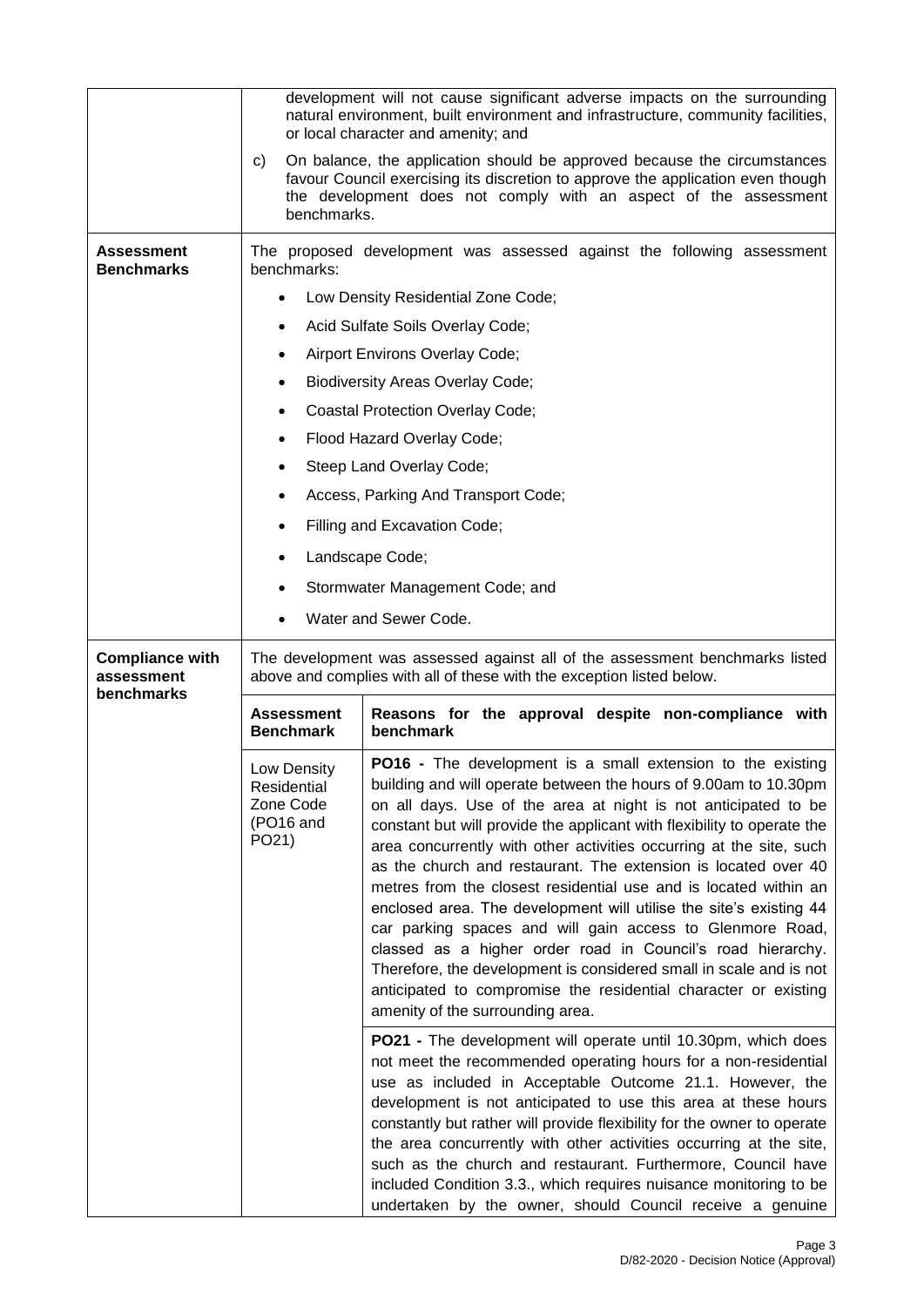|                                               | complaint in relation to noise.                                                                                                           |
|-----------------------------------------------|-------------------------------------------------------------------------------------------------------------------------------------------|
| <b>Matters</b><br>prescribed by<br>regulation | The Rockhampton Region Planning Scheme 2015 (version 2.1); and<br>The common material, being the material submitted with the application. |

# **10. APPEAL RIGHTS**

The rights of an applicant to appeal to a tribunal or the Planning and Environment Court against a decision about a development application are set out in chapter 6, part 1 of the *Planning Act 2016*. There may also be a right to make an application for a declaration by a tribunal (see chapter 6, part 2 of the *Planning Act 2016).*

# *Appeal by an applicant*

An applicant for a development application may appeal to the Planning and Environment Court against the following:

- the refusal of all or part of the development application
- a provision of the development approval
- the decision to give a preliminary approval when a development permit was applied for
- a deemed refusal of the development application.

An applicant may also have a right to appeal to the Development tribunal. For more information, see schedule 1 of the *Planning Act 2016*.

The timeframes for starting an appeal in the Planning and Environment Court are set out in section 229 of the *Planning Act 2016*.

**Attachment 2** is an extract from the *Planning Act 2016* that sets out the applicant's appeal rights and the appeal rights of a submitter.

# **11. WHEN THE DEVELOPMENT APPROVAL TAKES EFFECT**

This development approval takes effect:

- From the time the decision notice is given  $-$  if there is no submitter and the applicant does not appeal the decision to the court.
- Or
	- When the submitter's appeal period ends  $-$  if there is a submitter and the applicant does not appeal the decision to the court.

Or

Subject to the decision of the court, when the appeal is finally decided  $-$  if an appeal is made to the court.

## **12. ASSESSMENT MANAGER**

| Signature:<br><b>COORDINATOR</b><br>DEVELOPMENT ASSESSMENT |
|------------------------------------------------------------|
|------------------------------------------------------------|

C/C Queensland Treasury (State Assessment and Referral Agency Department) - [RockhamptonSARA@dsdmip.qld.gov.au](mailto:RockhamptonSARA@dsdmip.qld.gov.au)

## **Attachment 1 – Conditions of the approval**

*Part 1* **–** *Conditions imposed by the assessment manager [Note: where a condition is imposed about infrastructure under Chapter 4 of the Planning Act 2016, the relevant provision of the Act under which this condition was imposed must be specified.]*

## **Attachment 2—Extract on appeal rights**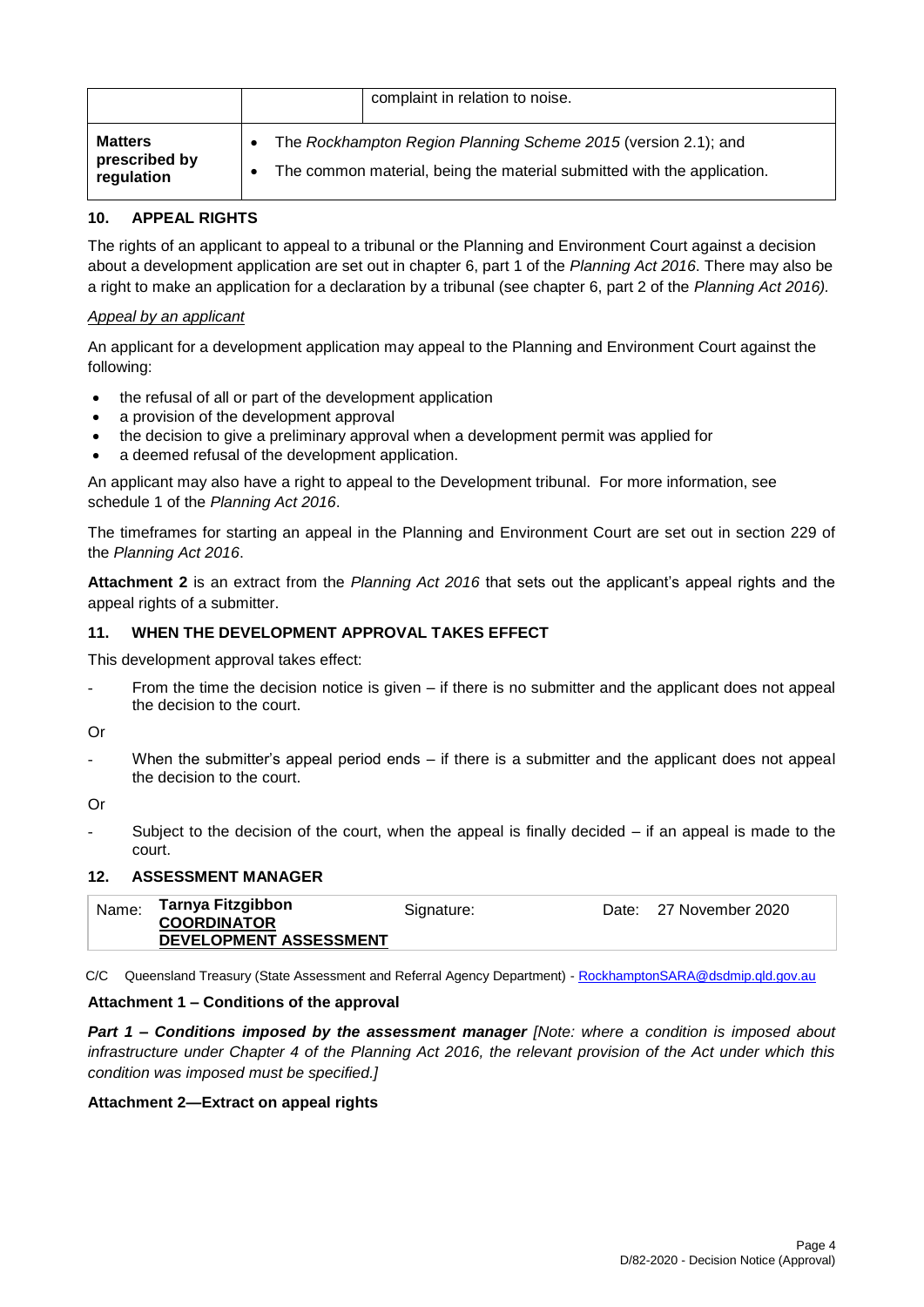

# **Attachment 1 – Part 1 Rockhampton Regional Council Conditions**

*Planning Act 2016*

- 1.0 ADMINISTRATION
- 1.1 The Developer and their employee, agent, contractor or invitee is responsible for ensuring compliance with the conditions of this development approval.
- 1.2 Where these Conditions refer to "Council" in relation to requiring Council to approve or to be satisfied as to any matter, or conferring on the Council a function, power or discretion, that role may be fulfilled in whole or in part by a delegate appointed for that purpose by the Council.
- 1.3 All conditions, works, or requirements of this development approval must be undertaken and completed:
	- 1.3.1 to Council's satisfaction;
	- 1.3.2 at no cost to Council; and
	- 1.3.3 prior to the commencement of the use.

unless otherwise stated.

1.4 All works must be designed, constructed and maintained in accordance with the relevant Council policies, guidelines and standards, unless otherwise stated.

# 2.0 APPROVED PLANS AND DOCUMENTS

2.1 The approved development must be completed and maintained generally in accordance with the approved plans and documents, except where amended by any condition of this development approval:

| <b>Drawing/report title</b>                                 | <b>Prepared by</b> | Date         | Reference<br>number | <b>Revision</b> |
|-------------------------------------------------------------|--------------------|--------------|---------------------|-----------------|
| Proposed Play Extension Site<br>Plan                        | Unnamed            | October 2014 | AR.01               | P1              |
| Proposed Play Extension<br><b>Floor Plan and Elevations</b> | Unnamed            | October 2014 | AR.02               | P1              |

2.2 Where there is any conflict between the conditions of this development approval and the details shown on the approved plans and documents, the conditions of this development approval must prevail.

## 3.0 ENVIRONMENTAL HEALTH

- 3.1 Any lighting devices associated with the development, such as sensory lighting, must be positioned on the development site and shielded so as not to cause glare or other nuisance to nearby residents and motorists. Night lighting must be designed, constructed and operated in accordance with *Australian Standard AS4282 "Control of the obtrusive effects of outdoor lighting"*.
- 3.2 Operations on the development site must have no significant impact on the amenity of adjoining premises or the surrounding area due to the emission of light and noise.
- 3.3 Noise emitted from the activity must not cause an environmental nuisance. When requested by Council, nuisance monitoring must be undertaken and recorded within three (3) months, to investigate any genuine complaint of nuisance caused by noise, light or dust.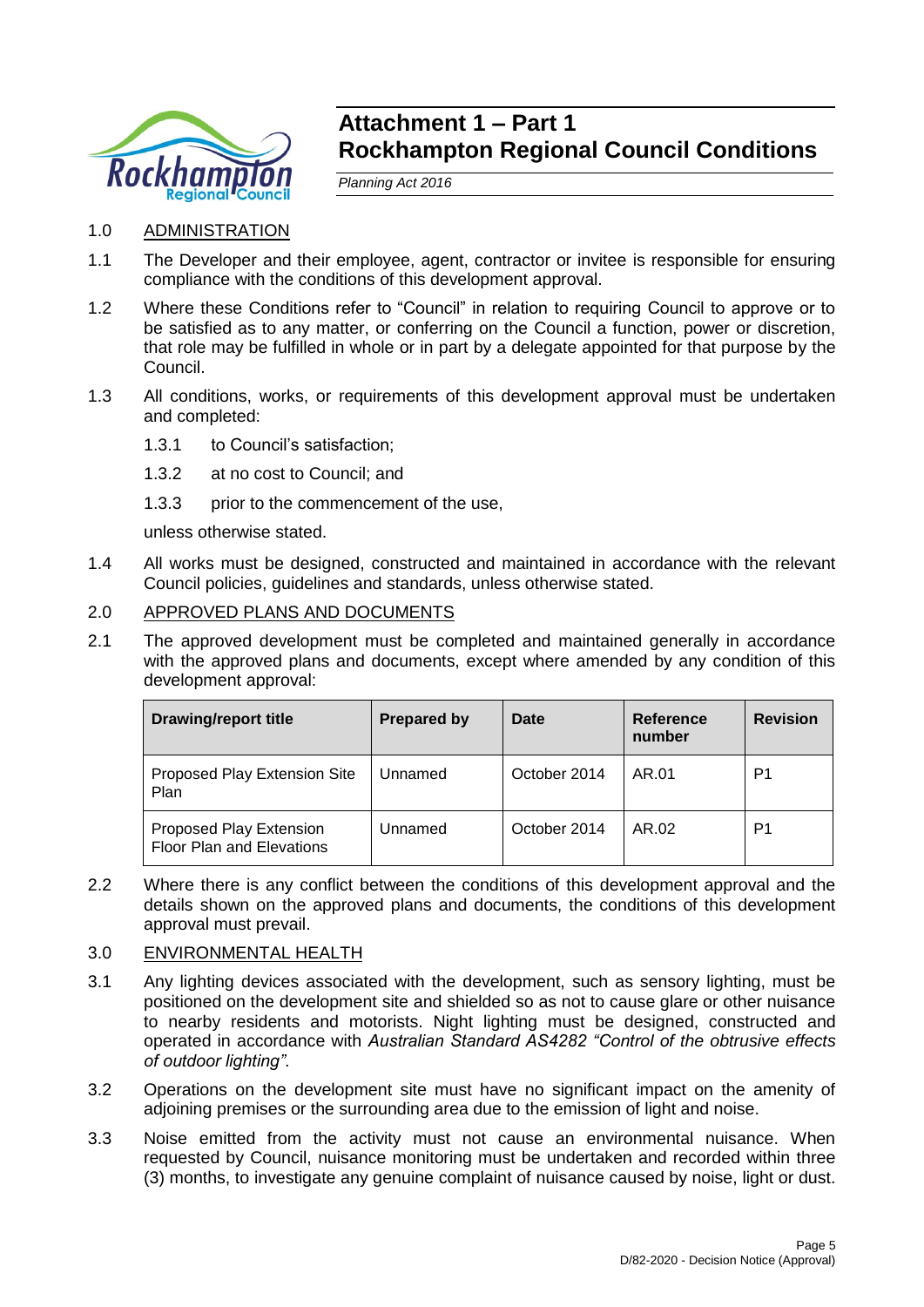An analysis of the monitoring data and a report, including nuisance mitigation measures, must be provided to Council within fourteen (14) days of the completion of the investigation.

# 4.0 OPERATING PROCEDURES

- 4.1 All construction materials, waste, waste skips, machinery and contractors' vehicles must be located and stored or parked within the development site. Storage of materials or parking of construction machinery or contractors' vehicles must not occur within Glenmore Road.
- 4.2 The hours of operations for the use must be limited to:
	- (i) 0900 hours to 2230 on all days, including public holidays.
- 4.3 All waste storage areas must be:
	- 4.3.1 kept in a clean and tidy condition; and
	- 4.3.2 maintained in accordance with *Environmental Protection Regulation 2008*.

# ADVISORY NOTES

# NOTE 1. Aboriginal Cultural Heritage

It is advised that under section 23 of the *Aboriginal Cultural Heritage Act 2003*, a person who carries out an activity must take all reasonable and practicable measures to ensure the activity does not harm Aboriginal cultural heritage (the "cultural heritage duty of care"). Maximum penalties for breaching the duty of care are listed in the Aboriginal cultural heritage legislation. The information on Aboriginal cultural heritage is available on the Department of Aboriginal and Torres Strait Islander and Partnerships website: [www.datsip.qld.gov.au](http://www.datsip.qld.gov.au/)

# NOTE 2. General Safety Of Public During Construction

The *Work Health and Safety Act 2011* and *Manual of Uniform Traffic Control Devices* must be complied with in carrying out any construction works, and to ensure safe traffic control and safe public access in respect of works being constructed on a road.

## NOTE 3. Infrastructure Charges Notice

This application is subject to infrastructure charges in accordance with Council policies. The charges are presented on an Infrastructure Charges Notice.

# NOTE 4. Rating Category

Please note, a Material Change of Use approval may result in an adjustment to a property's rating category, particularly in residential and rural zones. Please contact Council's Rates Department should you require further information.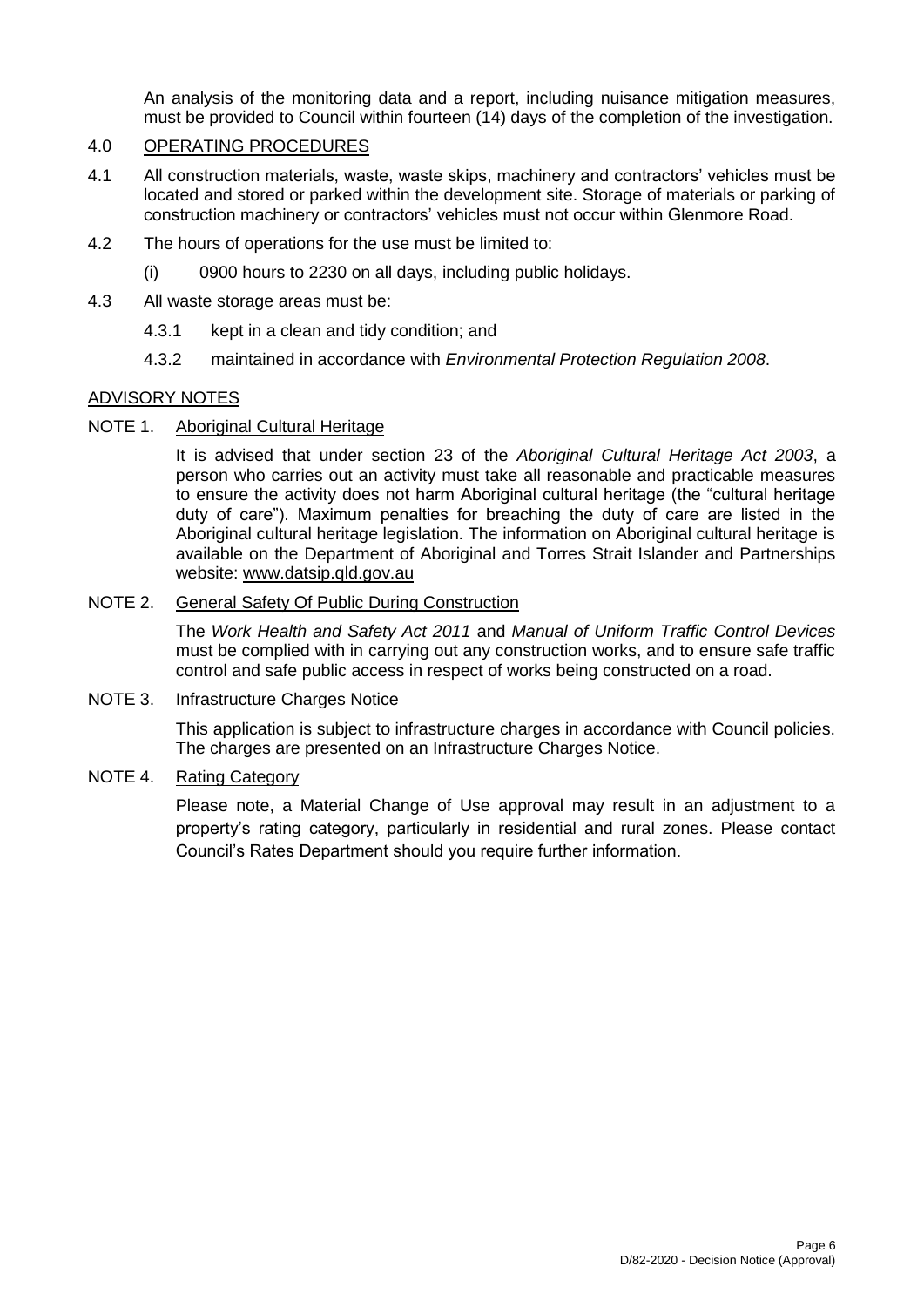

**Attachment 1 – Part 2 Referral Agency Conditions - Queensland Treasury (State Assessment and Referral Agency Department)** *Planning Act 2016*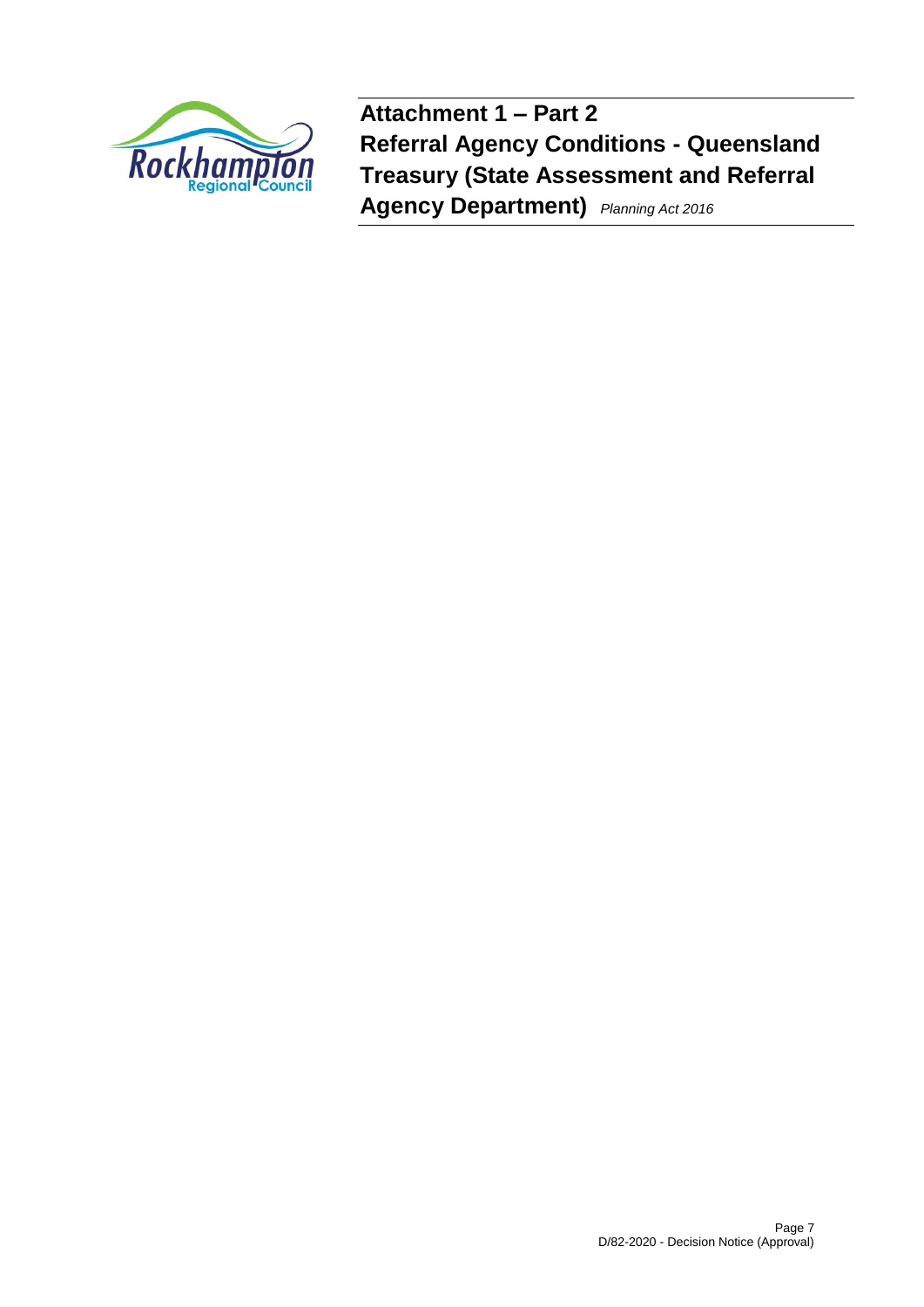

# **Attachment 2 - Appeal Rights**

*PLANNING ACT 2016*

The following is an extract from the *Planning Act 2016 (Chapter 6)*

#### *Appeal rights*

# *229 Appeals to tribunal or P&E Court*

- (1) Schedule 1 states—
	- (a) matters that may be appealed to— (i)either a tribunal or the P&E Court; or (ii)only a tribunal; or
	- (iii)only the P&E Court; and (b) the person—
		- (i)who may appeal a matter (the **appellant**); and (ii)who is a respondent in an appeal of the matter; and (iii)who is a co-respondent in an appeal of the matter; and
		- (iv)who may elect to be a co-respondent in an appeal of the matter.
- (2) An appellant may start an appeal within the appeal period.
- (3) The **appeal period** is—
	- (a) for an appeal by a building advisory agency—10 business days after a decision notice for the decision is given to the agency or
	- (b) for an appeal against a deemed refusal—at any time after the deemed refusal happens; or
	- (c) for an appeal against a decision of the Minister, under chapter 7, part 4, to register premises or to renew the registration of premises—20 business days after a notice is published under section 269(3)(a) or (4); or
	- (d) for an appeal against an infrastructure charges notice— 20 business days after the infrastructure charges notice is given to the person; or
	- (e) for an appeal about a deemed approval of a development application for which a decision notice has not been given—30 business days after the applicant gives the deemed approval notice to the assessment manager; or
	- (f) for any other appeal—20 business days after a notice of the decision for the matter, including an enforcement notice, is given to the person.

#### Note—

See the P&E Court Act for the court's power to extend the appeal period.

- (4) Each respondent and co-respondent for an appeal may be heard in the appeal.
- (5) If an appeal is only about a referral agency's response, the assessment manager may apply to the tribunal or P&E Court to withdraw from the appeal.
- (6) To remove any doubt, it is declared that an appeal against an infrastructure charges notice must not be about—
	- (a) the adopted charge itself; or
	- (b) for a decision about an offset or refund—
		- (i) the establishment cost of trunk infrastructure identified in a LGIP; or
		- (ii) the cost of infrastructure decided using the method

#### included in the local government's charges resolution. **230 Notice of appeal**

- (1) An appellant starts an appeal by lodging, with the registrar of the tribunal or P&E Court, a notice of appeal that—
	- (a) is in the approved form; and
	- (b) succinctly states the grounds of the appeal.
- (2) The notice of appeal must be accompanied by the required fee.
- (3) The appellant or, for an appeal to a tribunal, the registrar must, within the service period, give a copy of the notice of appeal to—
- (a) the respondent for the appeal; and
- (b) each co-respondent for the appeal; and
- (c) for an appeal about a development application under schedule 1, table 1, item 1—each principal submitter for the development application; and
- (d) for an appeal about a change application under schedule 1, table 1, item 2—each principal submitter for the change application; and
- (e) each person who may elect to become a co-respondent for the appeal, other than an eligible submitter who is not a principal submitter in an appeal under paragraph (c) or (d); and
- (f) for an appeal to the P&E Court—the chief executive; and
- (g) for an appeal to a tribunal under another Act—any other person who the registrar considers appropriate.
- (4) The **service period** is—
	- (a) if a submitter or advice agency started the appeal in the P&E Court—2 business days after the appeal is started; or
	- (b) otherwise—10 business days after the appeal is started.
- (5) A notice of appeal given to a person who may elect to be a co-respondent must state the effect of subsection
- (6) A person elects to be a co-respondent by filing a notice of election, in the approved form, within 10 business days after the notice of appeal is given to the person*.*
- **231 Other appeals**
- (1) Subject to this chapter, schedule 1 and the P&E Court Act, unless the Supreme Court decides a decision or other matter under this Act is affected by jurisdictional error, the decision or matter is non-appealable.
- (2) The Judicial Review Act 1991, part 5 applies to the decision or matter to the extent it is affected by jurisdictional error.
- (3) A person who, but for subsection (1) could have made an application under the Judicial Review Act 1991 in relation to the decision or matter, may apply under part 4 of that Act for a statement of reasons in relation to the decision or matter.
- (4) In this section— **decision** includes—
	- (a) conduct engaged in for the purpose of making a decision; and
	- (b) other conduct that relates to the making of a decision; and
	- (c) the making of a decision or the failure to make a decision; and
	- (d) a purported decision; and
	- (e) a deemed refusal.

**non-appealable**, for a decision or matter, means the decision or matter—

- (a) is final and conclusive; and
- (b) may not be challenged, appealed against, reviewed, quashed, set aside or called into question in any other way under the Judicial Review Act 1991 or otherwise, whether by the Supreme Court, another court, a tribunal or another entity; and
- (c) is not subject to any declaratory, injunctive or other order of the Supreme Court, another court, a tribunal or another entity on any ground.

#### **232 Rules of the P&E Court**

- (1) A person who is appealing to the P&E Court must comply with the rules of the court that apply to the appeal.
- (2) However, the P&E Court may hear and decide an appeal even if the person has not complied with rules of the P&E Court.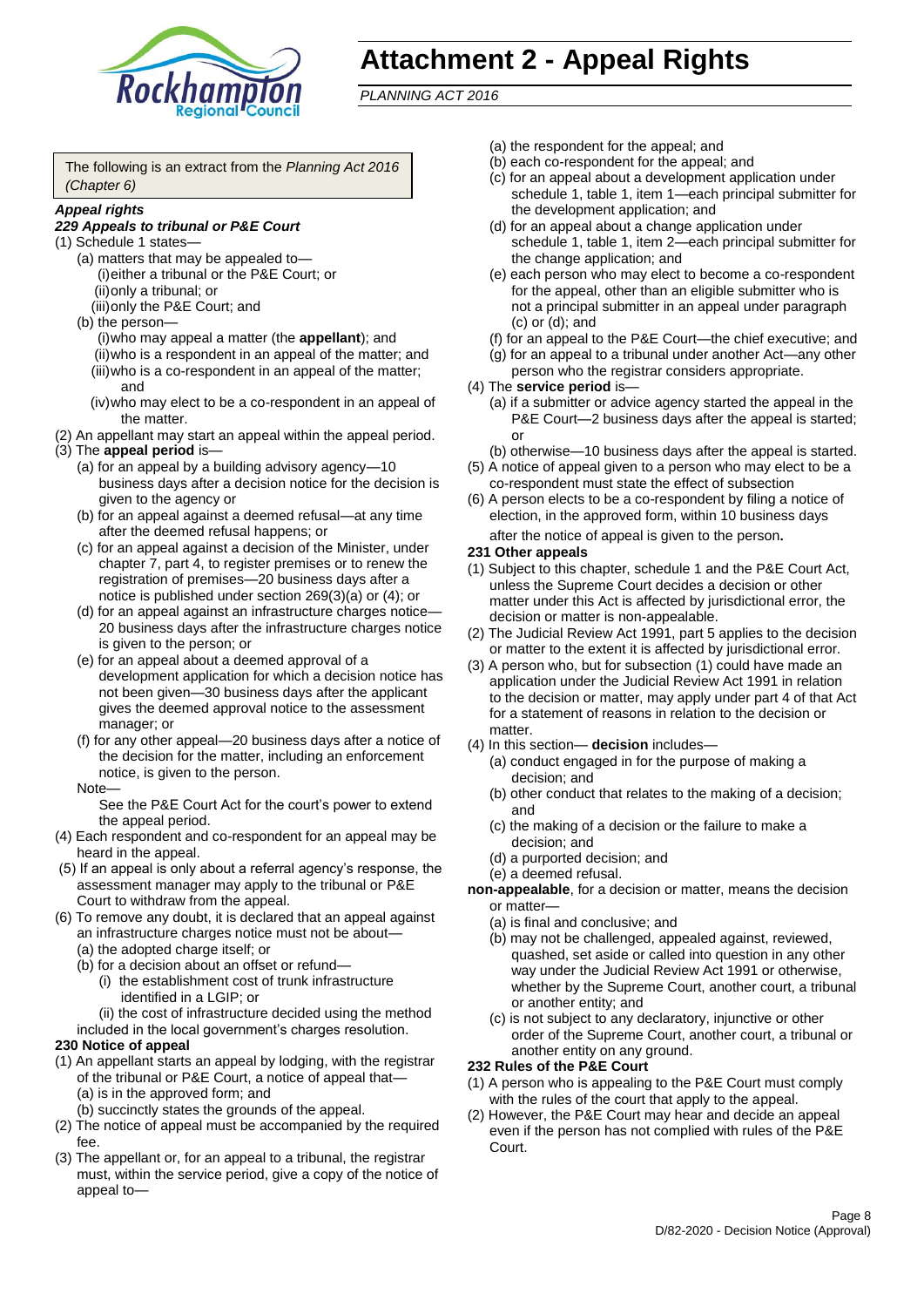

# **Appeal Rights**

*PLANNING ACT 2016*

# **Schedule 1**

#### **Appeals section 229 1 Appeal rights and parties to appeals**

- (1) Table 1 states the matters that may be appealed to—(a) the P&E court; or (b) a tribunal.
- (2) However, table 1 applies to a tribunal only if the matter involves—
	- (a) the refusal, or deemed refusal of a development application, for—
	- (i) a material change of use for a classified building; or
	- (ii) operational work associated with building work, a retaining wall, or a tennis court; or
	- (b) a provision of a development approval for—
	- (i) a material change of use for a classified building; or
- (ii) operational work associated with building work, a retaining wall, or a tennis court; or
	- (c) if a development permit was applied for—the decision to give a preliminary approval for—
		- (i) a material change of use for a classified building; or
	- (ii) operational work associated with building work, a retaining wall, or a tennis court; or
	- (d) a development condition if—
		- (i) the development approval is only for a material change of use that involves the use of a building classified under the Building Code as a class 2 building; and
		- (ii) the building is, or is proposed to be, not more than 3 storeys; and
		- (iii) the proposed development is for not more than 60 sole-occupancy units; or
	- (e) a decision for, or a deemed refusal of, an extension application for a development approval that is only for a material change of use of a classified building; or
	- (f) a decision for, or a deemed refusal of, a change application for a development approval that is only for a material change of use of a classified building; or
	- (g) a matter under this Act, to the extent the matter relates to—
		- (i) the Building Act, other than a matter under that Act that may or must be decided by the Queensland Building and Construction Commission; or
		- (ii) the Plumbing and Drainage Act, part 4 or 5; or
	- (h) a decision to give an enforcement notice in relation to a matter under paragraphs (a) to (g); or
	- (i) a decision to give an infrastructure charges notice; or
	- (j) the refusal, or deemed refusal, of a conversion application; or
	- (k) a matter that, under another Act, may be appealed to the tribunal; or
	- (l) a matter prescribed by regulation.
- (3) Also, table 1 does not apply to a tribunal if the matter

involves—

- (a) for a matter in subsection  $(2)(a)$  to  $(d)$ 
	- (i) a development approval for which the development application required impact assessment; and
	- (ii) a development approval in relation to which the assessment manager received a properly made submission for the development application; or
- (b) a provision of a development approval about the identification or inclusion, under a variation approval, of a matter for the development.
- (4) Table 2 states the matters that may be appealed only to the P&E Court.
- (5) Table 3 states the matters that may be appealed only to the tribunal.
- (6) In each table—
	- (a) column 1 states the appellant in the appeal; and
	- (b) column 2 states the respondent in the appeal; and
	- (c) column 3 states the co-respondent (if any) in the appeal; and
	- (d) column 4 states the co-respondents by election (if any) in the appeal.
- (7) If the chief executive receives a notice of appeal under section 230(3)(f), the chief executive may elect to be a corespondent in the appeal.

| Table 1<br>Appeals to the P&E Court and, for certain matters, to a tribunal                                                                                                                                                                                                                                                                    |                           |                                                     |                                                                     |  |  |
|------------------------------------------------------------------------------------------------------------------------------------------------------------------------------------------------------------------------------------------------------------------------------------------------------------------------------------------------|---------------------------|-----------------------------------------------------|---------------------------------------------------------------------|--|--|
| 1. Development applications<br>An appeal may be made against-<br>(a) the refusal of all or part of the development application; or<br>(b) the deemed refusal of the development application; or<br>(c) a provision of the development approval; or<br>(d) if a development permit was applied for—the decision to give a preliminary approval. |                           |                                                     |                                                                     |  |  |
| Column 1<br>Appellant                                                                                                                                                                                                                                                                                                                          | Column 2<br>Respondent    | Column 3<br>Co-respondent                           | Column 4<br>Co-respondent by election                               |  |  |
| The applicant                                                                                                                                                                                                                                                                                                                                  | The assessment<br>manager | (if any)<br>If the appeal is about<br>a concurrence | $(if$ any)<br>1 A concurrence agency that is<br>not a co-respondent |  |  |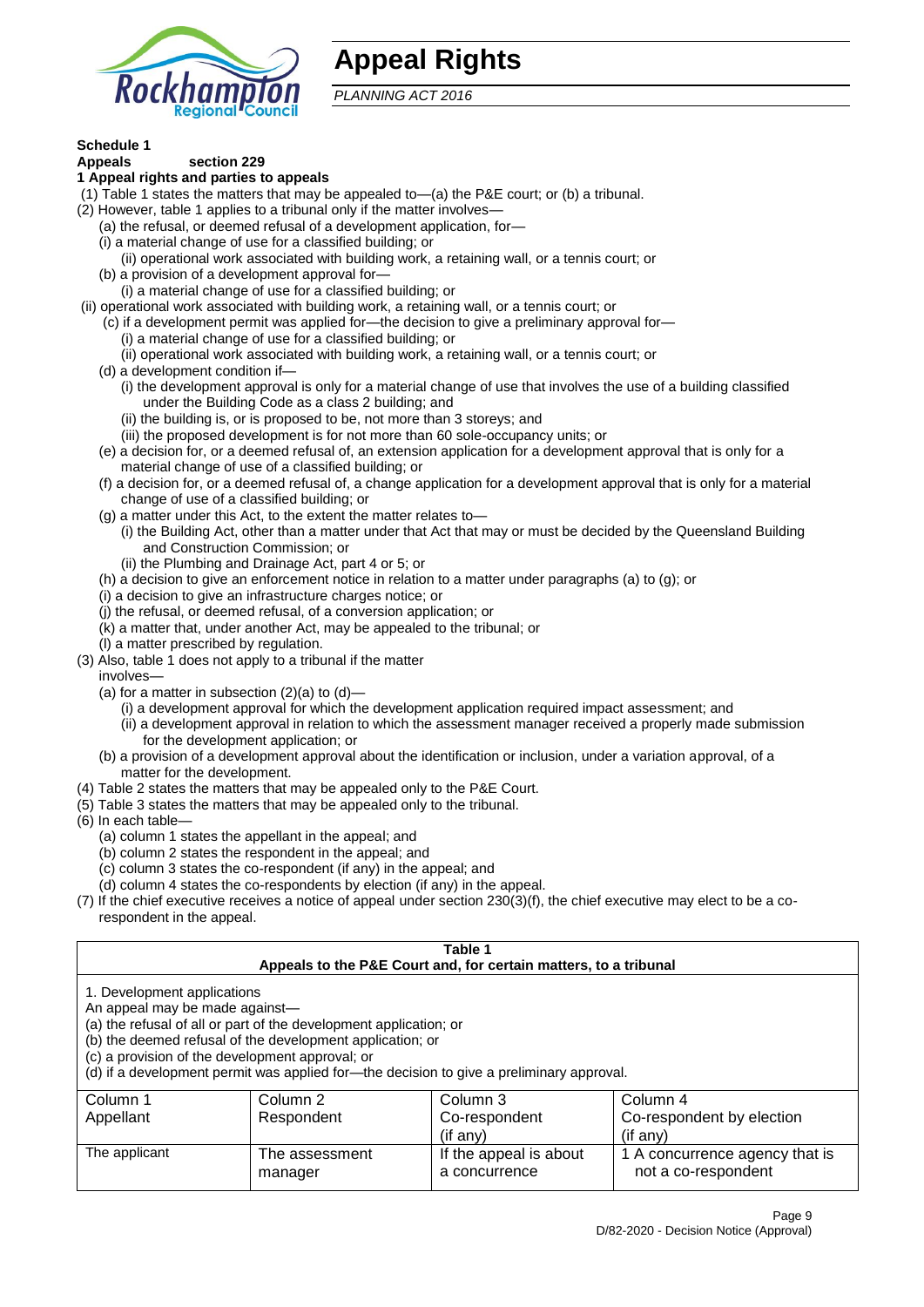| Table 1<br>Appeals to the P&E Court and, for certain matters, to a tribunal                                                                                                                                          |                                   |                                                                 |                                                                                                                                                                                                                                                                                                                                                 |  |
|----------------------------------------------------------------------------------------------------------------------------------------------------------------------------------------------------------------------|-----------------------------------|-----------------------------------------------------------------|-------------------------------------------------------------------------------------------------------------------------------------------------------------------------------------------------------------------------------------------------------------------------------------------------------------------------------------------------|--|
|                                                                                                                                                                                                                      |                                   | agency's referral<br>response-the<br>concurrence agency         | 2 If a chosen Assessment<br>manager is the respondent-<br>the prescribed assessment<br>manager<br>3 Any eligible advice agency for<br>the application<br>4 Any eligible submitter for the<br>application                                                                                                                                        |  |
| 2. Change applications<br>An appeal may be made against-<br>(b) a deemed refusal of a change application.                                                                                                            |                                   |                                                                 | (a) a responsible entity's decision for a change application, other than a decision made by the P&E court; or                                                                                                                                                                                                                                   |  |
| Column 1<br>Appellant                                                                                                                                                                                                | Column <sub>2</sub><br>Respondent | Column 3<br>Co-respondent<br>(if any)                           | Column 4<br>Co-respondent by election<br>(if any)                                                                                                                                                                                                                                                                                               |  |
| 1 The applicant<br>2 If the responsible<br>entity is the<br>assessment<br>manager-an<br>affected entity that<br>gave a pre-request<br>notice or response<br>notice                                                   | The responsible<br>entity         | If an affected entity<br>starts the appeal-the<br>applicant     | 1 A concurrence agency for the<br>development application<br>2 If a chosen assessment<br>manager is the respondent-<br>the prescribed assessment<br>manager<br>3 A private certifier for the<br>development application<br>4 Any eligible advice agency for<br>the change application<br>5 Any eligible submitter for the<br>change application |  |
| 3. Extension applications<br>An appeal may be made against-<br>(a) the assessment manager's decision about an extension application; or<br>(b) a deemed refusal of an extension application.                         |                                   |                                                                 |                                                                                                                                                                                                                                                                                                                                                 |  |
| Column 1<br>Appellant                                                                                                                                                                                                | Column <sub>2</sub><br>Respondent | Column 3<br>Co-respondent<br>(if any)                           | Column 4<br>Co-respondent by election<br>(if any)                                                                                                                                                                                                                                                                                               |  |
| 1 The applicant<br>1<br>$\overline{2}$<br>For a matter other<br>than a deemed<br>refusal of an<br>extension<br>application $-$ a<br>concurrence<br>agency, other than<br>the chief executive,<br>for the application | The assessment<br>manager         | If a concurrence<br>agency starts the<br>appeal - the applicant | If a chosen assessment<br>manager is the respondent – the<br>prescribed assessment manager                                                                                                                                                                                                                                                      |  |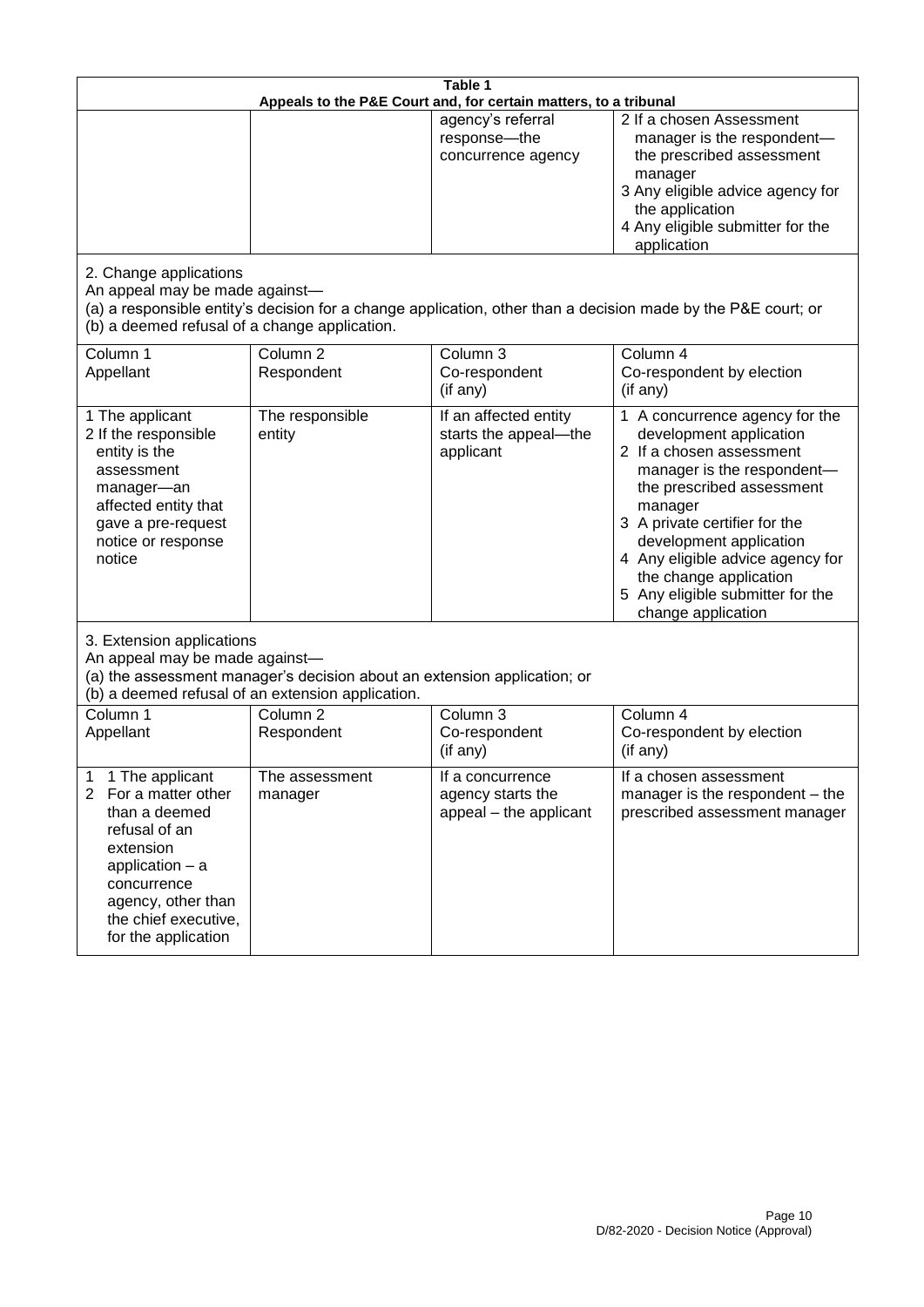#### **Table 1 Appeals to the P&E Court and, for certain matters, to a tribunal**

4. Infrastructure charges notices

- An appeal may be made against an infrastructure charges notice on 1 or more of the following grounds
- a) The notice involved an error relating to
	- (i) The application of the relevant adopted charge; or
- Examples of errors in applying an adopted charge
	- The incorrect application of gross floor area for a non-residential development
	- Applying an incorrect 'use category', under a regulation, to the development
	- (i) The working out of extra demands, for section 120; or
	- (ii) An offset or refund; or
- b) The was no decision about an offset or refund; or
- c) If the infrastructure charges notice states a refund will be given the timing for giving the refund; or
- d) The amount of the charge is so unreasonable that no reasonable relevant local government could have

# imposed the amount.

| Column 1<br>Appellant                                    | Column 2<br>Respondent                                                    | Column 3<br>Co-respondent<br>$($ if any $)$ | Column 4<br>Co-respondent by election<br>$($ if any $)$ |
|----------------------------------------------------------|---------------------------------------------------------------------------|---------------------------------------------|---------------------------------------------------------|
| The person given the<br>Infrastructure charges<br>notice | The local government<br>that gave the<br>infrastructure charges<br>notice |                                             |                                                         |

5. Conversion applications

An appeal may be made against—

(a) the refusal of a conversion application; or

(b) a deemed refusal of a conversion application.

| Column 1      | Column 2                | Column 3       | Column 4                  |
|---------------|-------------------------|----------------|---------------------------|
| Appellant     | Respondent              | Co-respondent  | Co-respondent by election |
|               |                         | $($ if any $)$ | $($ if any $)$            |
| The applicant | The local government    |                |                           |
|               | to which the conversion |                |                           |
|               | application was made    |                |                           |

6. Enforcement notices

An appeal may be made against the decision to give an enforcement notice.

| Column 1                                   |                              |               |                                                                                                                                                                            |
|--------------------------------------------|------------------------------|---------------|----------------------------------------------------------------------------------------------------------------------------------------------------------------------------|
|                                            | Column 2                     | Column 3      | Column 4                                                                                                                                                                   |
| Appellant                                  | Respondent                   | Co-respondent | Co-respondent by election                                                                                                                                                  |
|                                            |                              | (if any)      | (if any)                                                                                                                                                                   |
| The person given the<br>enforcement notice | The enforcement<br>authority |               | If the enforcement authority is<br>not the local government for<br>the premises in relation to which<br>the offence is alleged to have<br>happened-the local<br>government |

#### **Table 2 Appeals to the P&E Court only**

1. Appeals from tribunal

An appeal may be made against a decision of a tribunal, other than a decision under

section 252, on the ground of—

(a) an error or mistake in law on the part of the tribunal; or

(b) jurisdictional error.

| Column 1<br>Appellant                             | Column 2<br>Respondent                                    | Column 3<br>Co-respondent<br>$($ if any $)$ | Column 4<br>Co-respondent by election<br>$($ if any $)$ |
|---------------------------------------------------|-----------------------------------------------------------|---------------------------------------------|---------------------------------------------------------|
| A party to the<br>proceedings for the<br>decision | The other party to the<br>proceedings for the<br>decision | ۰                                           |                                                         |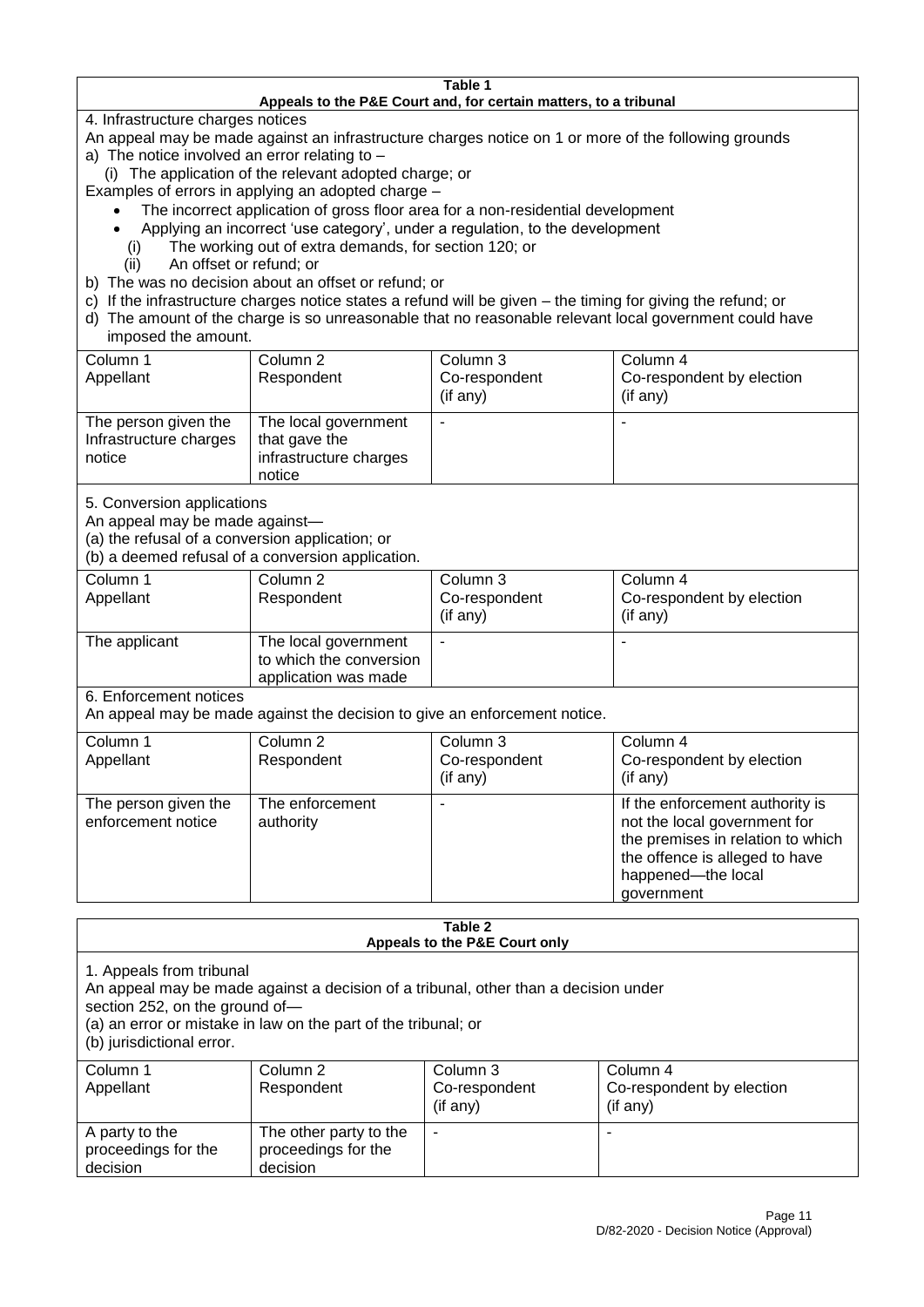#### **Table 2 Appeals to the P&E Court only**

2. Eligible submitter appeals

An appeal may be made against the decision to give a development approval, or an approval for a change application, to the extent that the decision relates to—

(a) any part of the development application for the development approval that required impact assessment; or (b) a variation request.

| Column 1<br>Appellant                                                                                                                                                                                                                                                                                                                                                                                              | Column <sub>2</sub><br>Respondent                                                                                          | Column 3<br>Co-respondent<br>(if any)                                                                                     | Column 4<br>Co-respondent by election<br>(if any)    |  |
|--------------------------------------------------------------------------------------------------------------------------------------------------------------------------------------------------------------------------------------------------------------------------------------------------------------------------------------------------------------------------------------------------------------------|----------------------------------------------------------------------------------------------------------------------------|---------------------------------------------------------------------------------------------------------------------------|------------------------------------------------------|--|
| 1 For a development<br>application-an<br>eligible submitter for<br>the development<br>application<br>2 For a change<br>application-an<br>eligible submitter for<br>the change<br>application                                                                                                                                                                                                                       | 1 For a development<br>application-the<br>assessment<br>manager<br>2 For a change<br>application-the<br>responsible entity | 1 The applicant<br>2 If the appeal is<br>about a concurrence<br>agency's referral<br>response---the<br>concurrence agency | Another eligible<br>submitter for the<br>application |  |
| 3. Eligible submitter and eligible advice agency appeals<br>An appeal may be made against a provision of a development approval, or failure to<br>include a provision in the development approval, to the extent the matter relates to-<br>(a) any part of the development application or the change application, for the development approval, that<br>required impact assessment; or<br>(b) a variation request. |                                                                                                                            |                                                                                                                           |                                                      |  |
| Column 1<br>Appellant                                                                                                                                                                                                                                                                                                                                                                                              | Column 2<br>Respondent                                                                                                     | Column 3<br>Co-respondent                                                                                                 | Column 4<br>Co-respondent by election                |  |

| Appellant                                                                                                                                                                                                                                                                                     | Respondent                                                                                                                 | Co-respondent<br>$($ if any $)$                                                                                           | Co-respondent by election<br>$($ if any $)$       |
|-----------------------------------------------------------------------------------------------------------------------------------------------------------------------------------------------------------------------------------------------------------------------------------------------|----------------------------------------------------------------------------------------------------------------------------|---------------------------------------------------------------------------------------------------------------------------|---------------------------------------------------|
| 1 For a development<br>application-an<br>eligible submitter for<br>the development<br>application<br>2 For a change<br>application-an<br>eligible submitter for<br>the change<br>application<br>3 An eligible advice<br>agency for the<br>development<br>application or<br>change application | 1 For a development<br>application-the<br>assessment<br>manager<br>2 For a change<br>application-the<br>responsible entity | 1 The applicant<br>2 If the appeal is<br>about a concurrence<br>agency's referral<br>response---the<br>concurrence agency | Another eligible submitter for the<br>application |

4. Compensation claims

An appeal may be made against—

(a) a decision under section 32 about a compensation claim; or

(b) a decision under section 265 about a claim for compensation; or

(c) a deemed refusal of a claim under paragraph (a) or (b).

| Column 1                                   | Column 2                                               | Column 3       | Column 4                  |
|--------------------------------------------|--------------------------------------------------------|----------------|---------------------------|
| Appellant                                  | Respondent                                             | Co-respondent  | Co-respondent by election |
|                                            |                                                        | $($ if any $)$ | $($ if any $)$            |
| A person dissatisfied<br>with the decision | The local<br>government to which<br>the claim was made |                |                           |
| 5. Registered premises                     |                                                        |                |                           |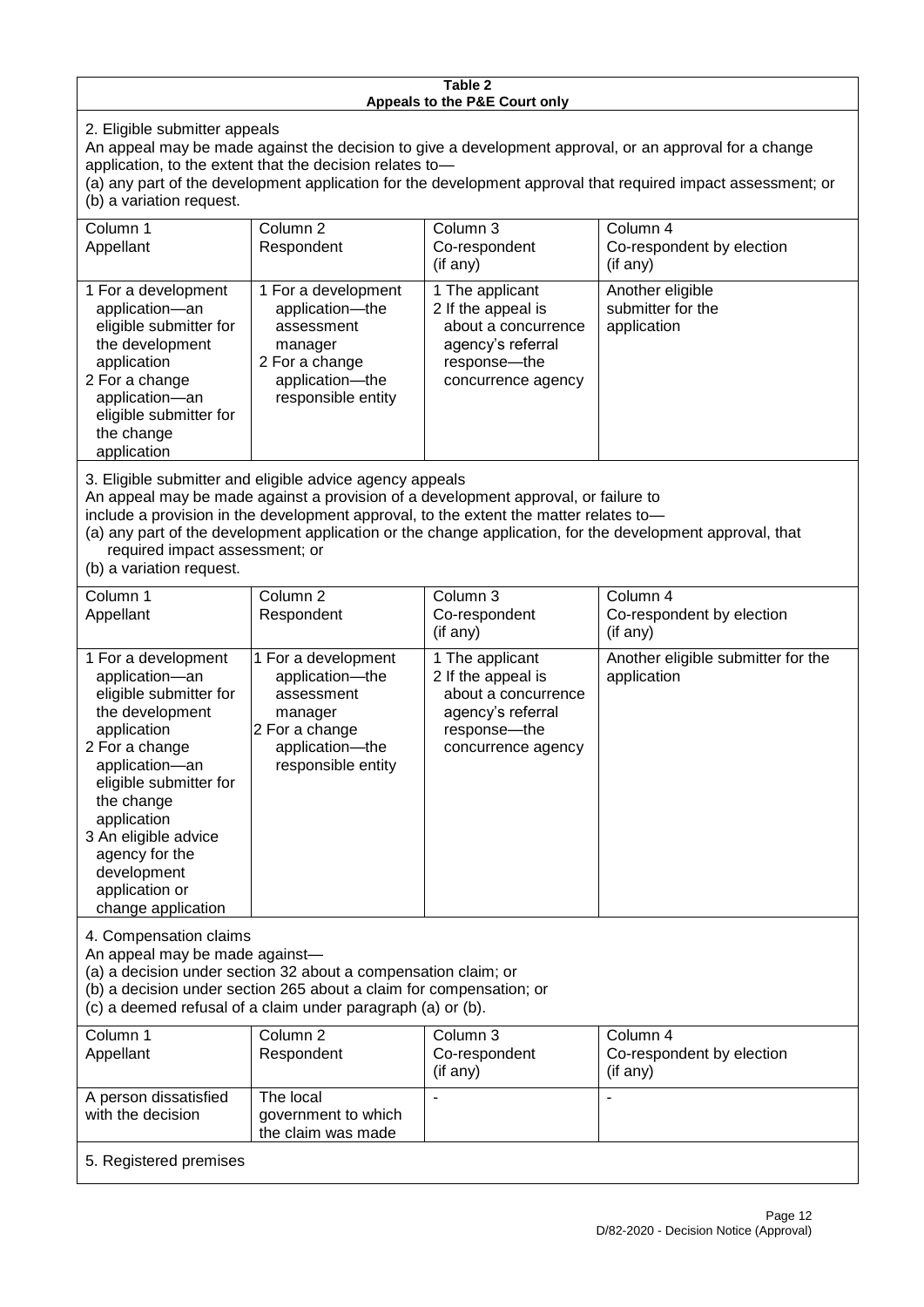|                                                                                                                                                                                                                                                                                                      | Table 2                           |                                                                                                                                                                                                |                                                                                                                                                                             |  |  |
|------------------------------------------------------------------------------------------------------------------------------------------------------------------------------------------------------------------------------------------------------------------------------------------------------|-----------------------------------|------------------------------------------------------------------------------------------------------------------------------------------------------------------------------------------------|-----------------------------------------------------------------------------------------------------------------------------------------------------------------------------|--|--|
| Appeals to the P&E Court only<br>An appeal may be made against a decision of the Minister under chapter 7, part 4.                                                                                                                                                                                   |                                   |                                                                                                                                                                                                |                                                                                                                                                                             |  |  |
| Column 1<br>Appellant                                                                                                                                                                                                                                                                                | Column <sub>2</sub><br>Respondent | Column 3<br>Co-respondent<br>(if any)                                                                                                                                                          | Column 4<br>Co-respondent by election<br>(if any)                                                                                                                           |  |  |
| 1 A person given a<br>decision notice about<br>the decision<br>2 If the decision is to<br>register premises or<br>renew the<br>registration of<br>premises-an owner<br>or occupier of<br>premises in the<br>affected area for the<br>registered premises<br>who is dissatisfied<br>with the decision | The Minister                      | $\overline{\phantom{a}}$                                                                                                                                                                       | If an owner or occupier starts the<br>appeal – the owner of the<br>registered premises                                                                                      |  |  |
| 6. Local laws<br>under a local law about-<br>development; or<br>(b) the erection of a building or other structure.                                                                                                                                                                                   |                                   | An appeal may be made against a decision of a local government, or conditions applied,<br>(a) the use of premises, other than a use that is the natural and ordinary consequence of prohibited |                                                                                                                                                                             |  |  |
| Column 1<br>Appellant                                                                                                                                                                                                                                                                                | Column <sub>2</sub><br>Respondent | Column 3<br>Co-respondent<br>(if any)                                                                                                                                                          | Column 4<br>Co-respondent by election<br>(if any)                                                                                                                           |  |  |
| A person who-<br>(a) applied for the<br>decision; and<br>(b) is dissatisfied with<br>the decision or<br>conditions.                                                                                                                                                                                  | The local government              | $\blacksquare$                                                                                                                                                                                 |                                                                                                                                                                             |  |  |
|                                                                                                                                                                                                                                                                                                      |                                   | Table 3<br>Appeals to the tribunal only                                                                                                                                                        |                                                                                                                                                                             |  |  |
| 1. Building advisory agency appeals<br>An appeal may be made against giving a development approval for building work to the extent the building<br>work required code assessment against the building assessment provisions.                                                                         |                                   |                                                                                                                                                                                                |                                                                                                                                                                             |  |  |
| Column 1<br>Appellant                                                                                                                                                                                                                                                                                | Column <sub>2</sub><br>Respondent | Column <sub>3</sub><br>Co-respondent<br>(if any)                                                                                                                                               | Column 4<br>Co-respondent by election<br>(if any)                                                                                                                           |  |  |
| A building advisory<br>agency for the<br>development application<br>related to the approval                                                                                                                                                                                                          | The assessment<br>manager         | The applicant                                                                                                                                                                                  | 1 A concurrence agency for the<br>development application<br>related to the approval<br>2 A private certifier for the<br>development application<br>related to the approval |  |  |
| 3. Certain decisions under the Building Act and the Plumbing and Drainage Act<br>An appeal may be made against a decision under-<br>(a) the Building Act, other than a decision made by the Queensland Building and Construction Commission; or<br>(b) the Plumbing and Drainage Act, part 4 or 5.   |                                   |                                                                                                                                                                                                |                                                                                                                                                                             |  |  |
| Column 1<br>Appellant                                                                                                                                                                                                                                                                                | Column <sub>2</sub><br>Respondent | Column 3<br>Co-respondent<br>(if any)                                                                                                                                                          | Column 4<br>Co-respondent by election<br>(if any)                                                                                                                           |  |  |